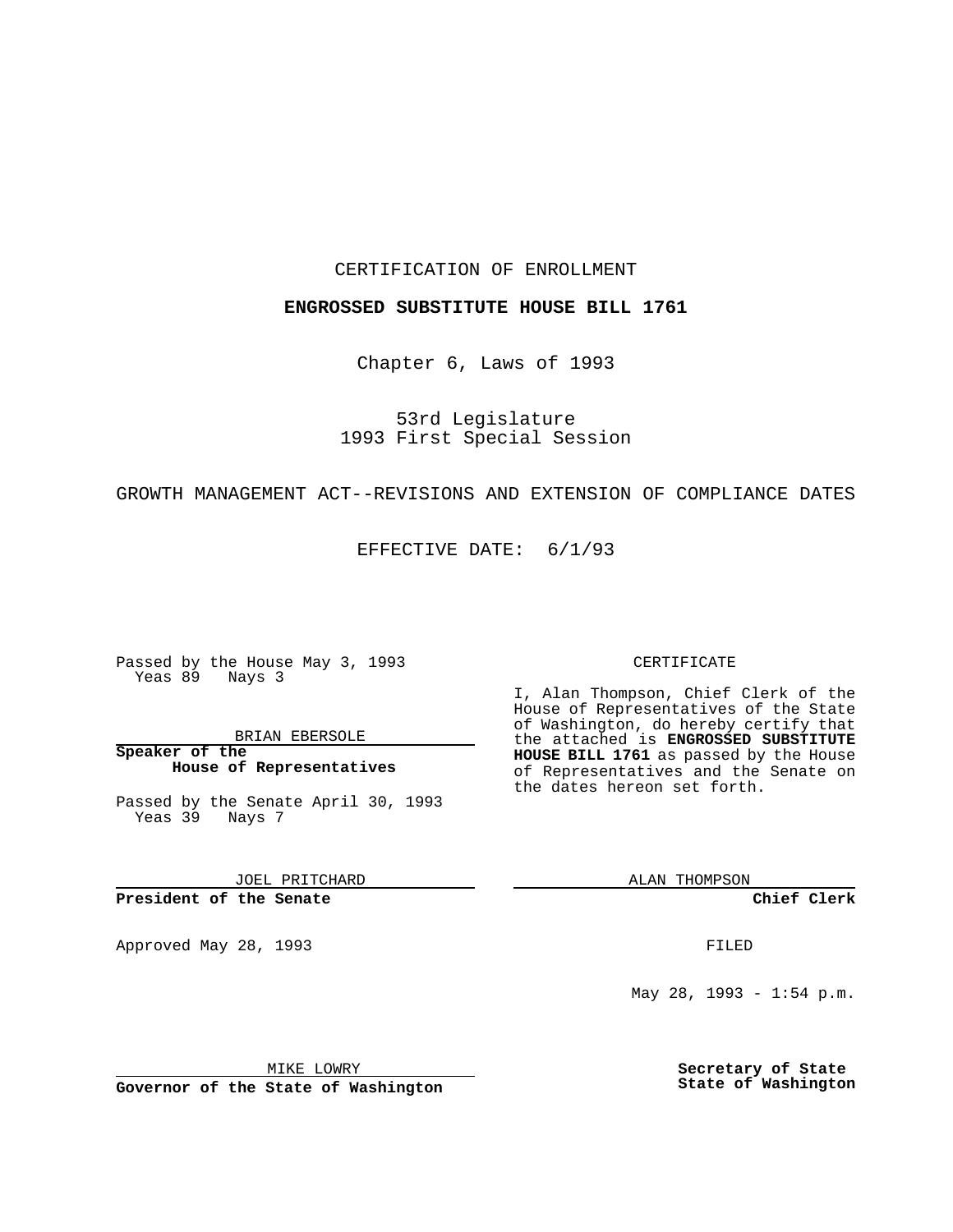# **ENGROSSED SUBSTITUTE HOUSE BILL 1761** \_\_\_\_\_\_\_\_\_\_\_\_\_\_\_\_\_\_\_\_\_\_\_\_\_\_\_\_\_\_\_\_\_\_\_\_\_\_\_\_\_\_\_\_\_\_\_

\_\_\_\_\_\_\_\_\_\_\_\_\_\_\_\_\_\_\_\_\_\_\_\_\_\_\_\_\_\_\_\_\_\_\_\_\_\_\_\_\_\_\_\_\_\_\_

## AS AMENDED BY THE SENATE

Passed Legislature - 1993 Special Session

#### **State of Washington 53rd Legislature 1993 Special Session**

**By** House Committee on Local Government (originally sponsored by Representatives H. Myers, Edmondson, Bray, Pruitt, Appelwick, R. Fisher, Wineberry, Peery, Wood, Eide, Cothern, Ogden, Jones, Ludwig, Riley, Ballard, Springer, Linville, Rayburn, Kessler, Brown, Long, Chandler, Foreman, Mastin, Johanson, Sehlin, L. Johnson, Morris, Karahalios, Lemmon, Hansen, Cooke and Forner)

Read first time 03/03/93.

 AN ACT Relating to clarifying and extending dates established under the growth management act by no more than two years; amending RCW 36.70A.040, 36.70A.110, 36.70A.120, 36.70A.210, and 82.02.050; adding a new section to chapter 36.70A RCW; providing an effective date; and declaring an emergency.

6 BE IT ENACTED BY THE LEGISLATURE OF THE STATE OF WASHINGTON:

7 **Sec. 1.** RCW 36.70A.040 and 1990 1st ex.s. c 17 s 4 are each 8 amended to read as follows:

 (1) Each county that has both a population of fifty thousand or more and has had its population increase by more than ten percent in the previous ten years, and the cities located within such county, and any other county regardless of its population that has had its population increase by more than twenty percent in the previous ten 14 years, and the cities located within such county, shall ((adopt 15 comprehensive land use plans and development regulations under)) 16 conform with all of the requirements of this chapter. However, the county legislative authority of such a county with a population of less than fifty thousand population may adopt a resolution removing the county, and the cities located within the county, from the requirements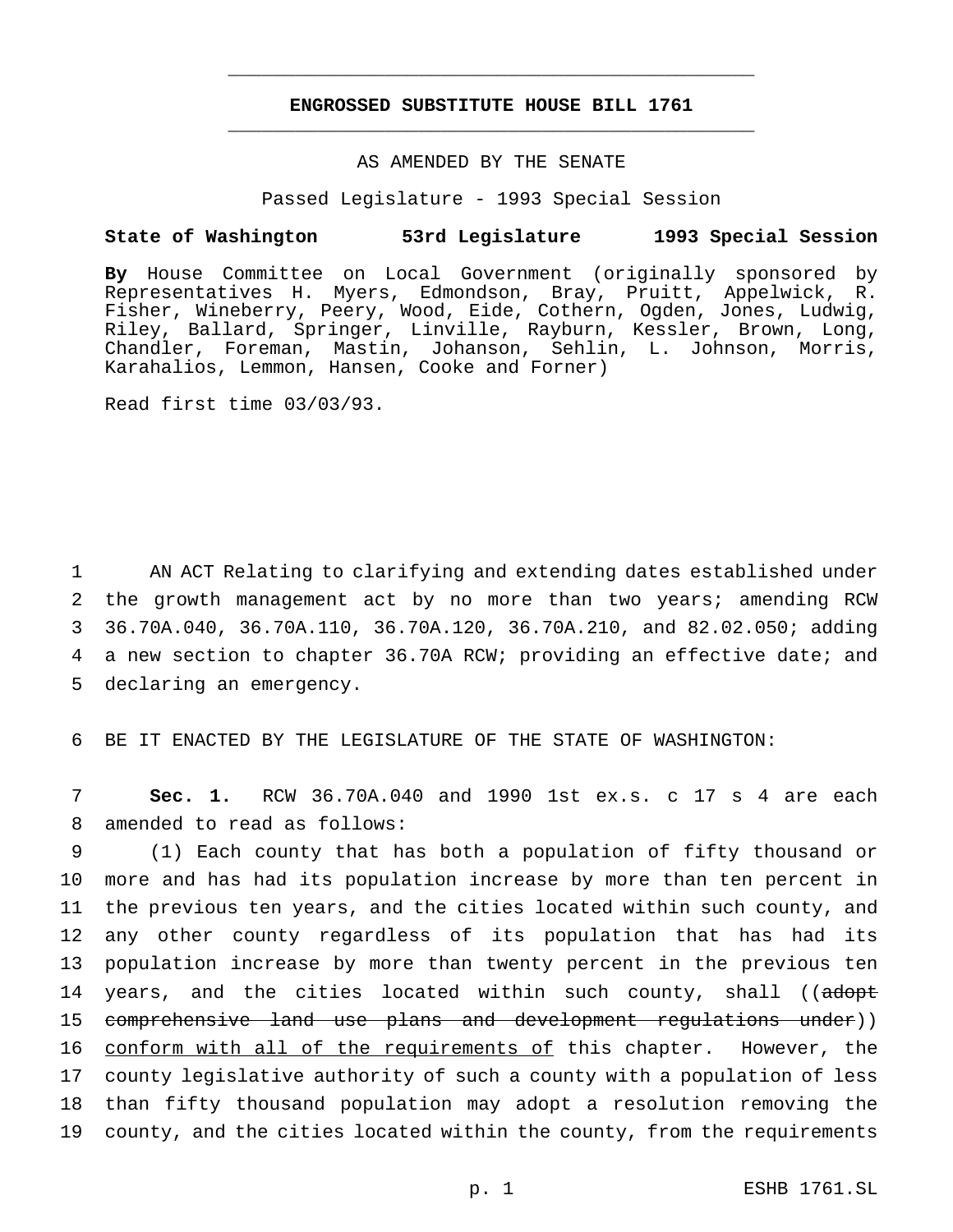of adopting comprehensive land use plans and development regulations under this chapter if this resolution is adopted and filed with the department by December 31, 1990, for counties initially meeting this 4 set of criteria, or within sixty days of the date the office of financial management certifies that a county meets this set of criteria under subsection (5) of this section.

7 Once a county meets either of these sets of criteria, the 8 requirement to conform with ((RCW 36.70A.040 through 36.70A.160)) all 9 of the requirements of this chapter remains in effect, even if the 10 county no longer meets one of these sets of criteria.

11 (2) The county legislative authority of any county that does not 12 meet ((the requirements of)) either of the sets of criteria established 13 under subsection (1) of this section may adopt a resolution indicating 14 its intention to have subsection (1) of this section apply to the 15 county. Each city, located in a county that chooses to plan under this 16 subsection, shall ((adopt a comprehensive land use plan in accordance 17 with)) conform with all of the requirements of this chapter. Once such 18 a resolution has been adopted, the county ((cannot remove itself from)) 19 and the cities located within the county remain subject to all of the 20 requirements of this chapter.

21 (3) Any county or city that is initially required to ((adopt a 22 comprehensive land use plan)) conform with all of the requirements of 23 this chapter under subsection (1) of this section shall take actions 24 under this chapter as follows: (a) The county legislative authority 25 shall adopt a county-wide planning policy under RCW 36.70A.210; (b) the 26 county and each city located within the county shall designate critical 27 areas, agricultural lands, forest lands, and mineral resource lands, 28 and adopt development regulations conserving these designated 29 agricultural lands, forest lands, and mineral resource lands and 30 protecting these designated critical areas, under RCW 36.70A.170 and 31 36.70A.060; (c) the county shall designate and take other actions 32 related to urban growth areas under RCW 36.70A.110; (d) if the county 33 has a population of fifty thousand or more, the county and each city 34 located within the county shall adopt ((the)) a comprehensive plan 35 under this chapter and development regulations that are consistent with 36 and implement the comprehensive plan on or before July 1, ((1993)) 37 1994, and if the county has a population of less than fifty thousand, 38 the county and each city located within the county shall adopt a 39 comprehensive plan under this chapter and development regulations that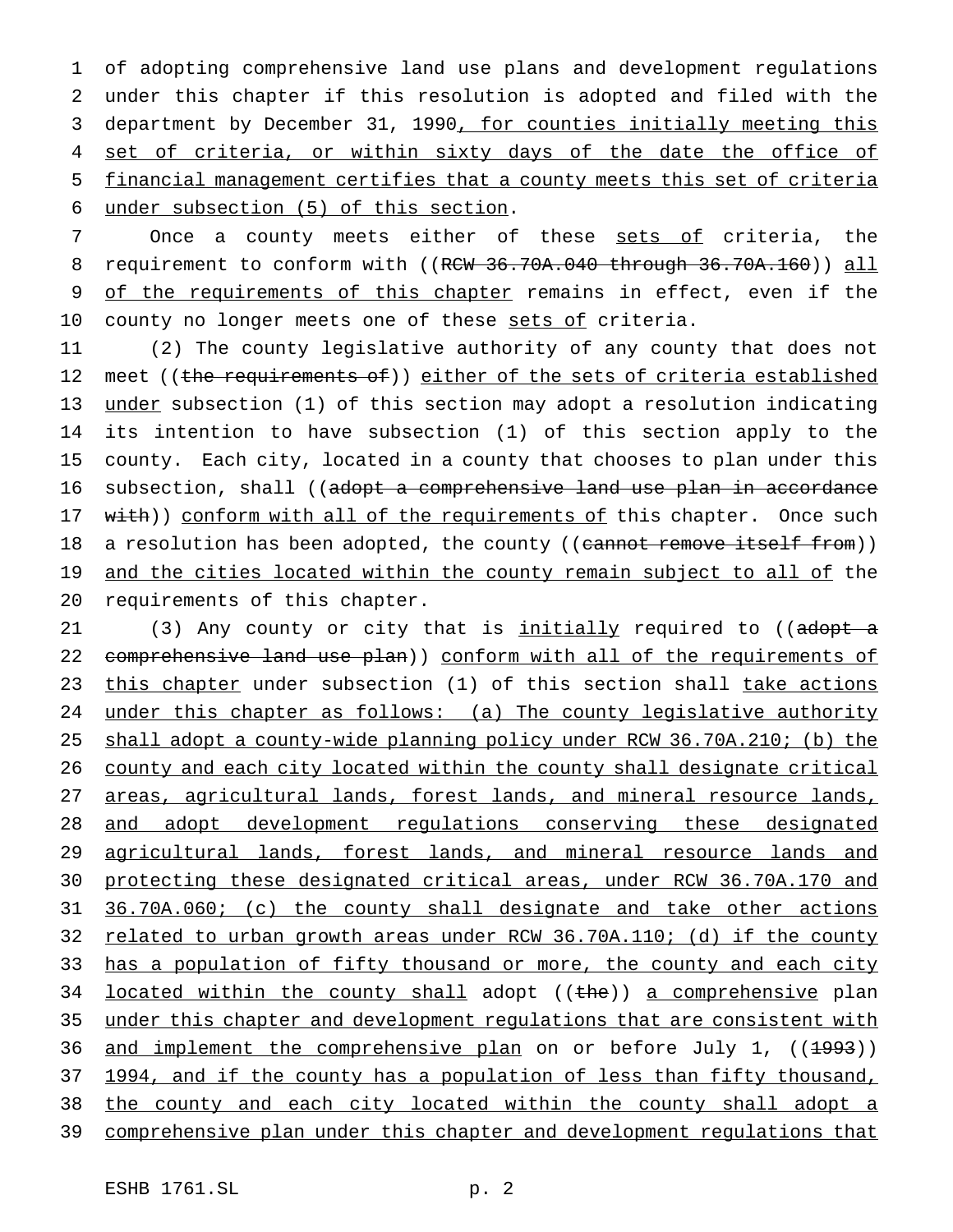1 are consistent with and implement the comprehensive plan by January 1, 1995, but if the governor makes written findings that a county with a population of less than fifty thousand or a city located within such a county is not making reasonable progress toward adopting a comprehensive plan and development regulations the governor may reduce this deadline for such actions to be taken by no more than one hundred 7 eighty days. Any county or city subject to this subsection may obtain 8 an additional six months before it is required to have adopted its development regulations by submitting a letter notifying the department of community development of its need prior to the deadline for adopting 11 both a comprehensive plan and development regulations.

12 (4) Any county or city that is required to ((adopt a comprehensive 13 <del>land use plan</del>)) conform with all the requirements of this chapter, as 14 a result of the county legislative authority adopting its resolution of 15 intention under subsection (2) of this section, shall take actions 16 under this chapter as follows: (a) The county legislative authority 17 shall adopt a county-wide planning policy under RCW 36.70A.210; (b) the 18 county and each city that is located within the county shall adopt 19 development regulations conserving agricultural lands, forest lands, 20 and mineral resource lands it designated under RCW 36.70A.060 within 21 one year of the date the county legislative authority adopts its 22 resolution of intention; (c) the county shall designate and take other 23 actions related to urban growth areas under RCW 36.70A.110; and (d) the 24 county and each city that is located within the county shall adopt 25 ((the)) a comprehensive plan and development regulations that are 26 consistent with and implement the comprehensive plan not later than 27 ((three)) four years from the date the county legislative ((body takes 28 action as required by subsection (2) of this section)) authority adopts 29 its resolution of intention, but a county or city may obtain an 30 additional six months before it is required to have adopted its 31 development regulations by submitting a letter notifying the department 32 of community development of its need prior to the deadline for adopting 33 both a comprehensive plan and development regulations.

 $((+4))$  (5) If the office of financial management certifies that 35 the population of a county that previously had not been required to plan under subsection (1) or (2) of this section has changed 37 sufficiently to meet either of the ((requirements of)) sets of criteria specified under subsection (1) of this section, and where applicable, the county legislative authority has not adopted a resolution removing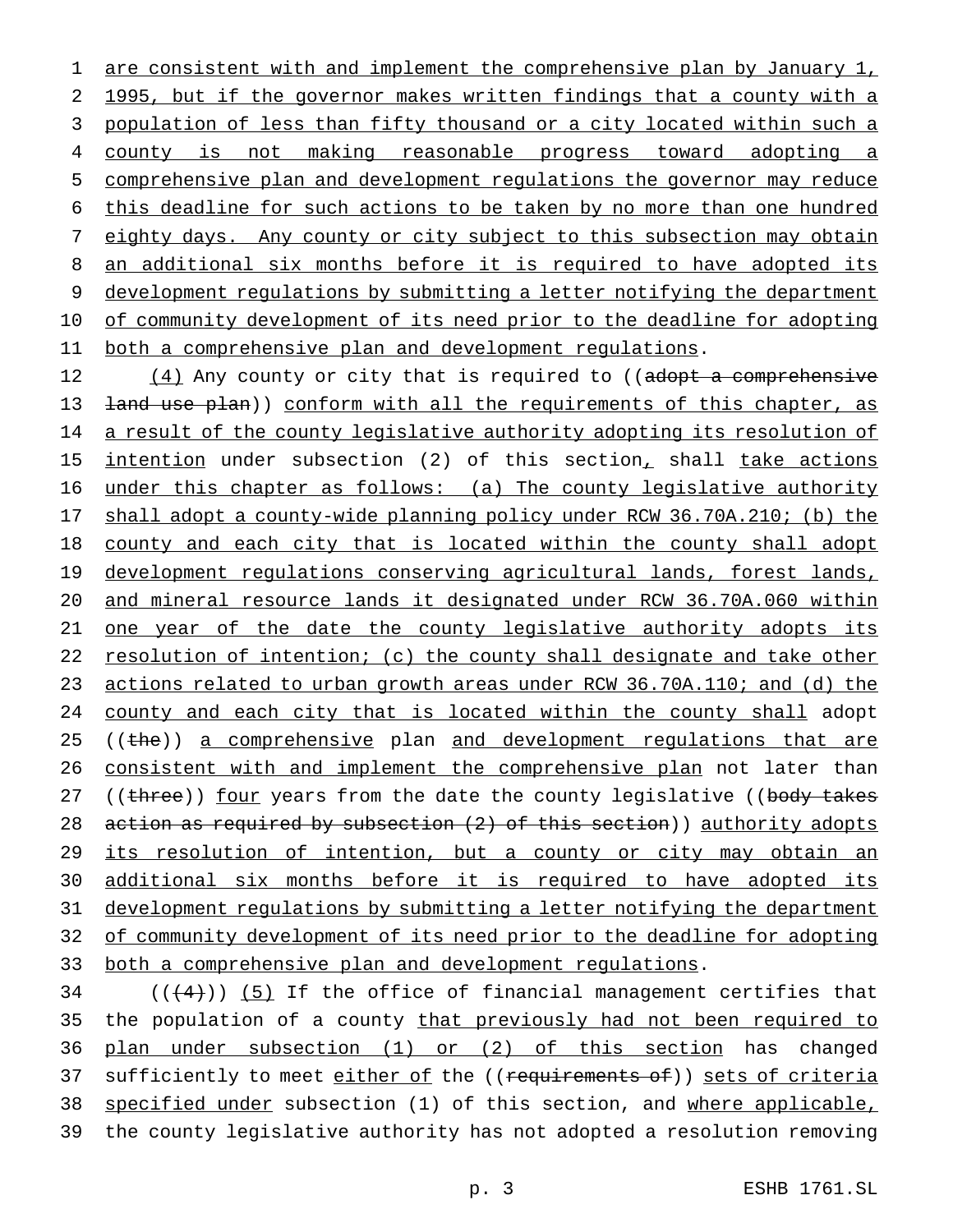the county from these requirements as provided in subsection (1) of this section, the county and each city within such county shall ((adopt)) take actions under this chapter as follows: (a) The county legislative authority shall adopt a county-wide planning policy under RCW 36.70A.210; (b) the county and each city located within the county shall adopt development regulations under RCW 36.70A.060 conserving agricultural lands, forest lands, and mineral resource lands it designated within one year of the certification by the office of 9 financial management;  $((+b))$  (c) the county shall designate and take 10 other actions related to urban growth areas under RCW 36.70A.110; and 11 (d) the county and each city located within the county shall adopt a 12 comprehensive land use plan ((under this chapter)) and development regulations that are consistent with and implement the comprehensive 14 plan within ((three)) four years of the certification by the office of 15 financial management( $\left(i + \text{and } (c)\right)$  development regulations pursuant to this chapter within one year of having adopted its comprehensive land 17 use plan)), but a county or city may obtain an additional six months 18 before it is required to have adopted its development regulations by 19 submitting a letter notifying the department of community development 20 of its need prior to the deadline for adopting both a comprehensive plan and development regulations.

 (6) A copy of each document that is required under this section 23 shall be submitted to the department at the time of its adoption.

 **Sec. 2.** RCW 36.70A.110 and 1991 sp.s. c 32 s 29 are each amended to read as follows:

26 (1) Each county that is required or chooses to ((adopt a 27 comprehensive land use)) plan under RCW 36.70A.040 shall designate an urban growth area or areas within which urban growth shall be encouraged and outside of which growth can occur only if it is not urban in nature. Each city that is located in such a county shall be included within an urban growth area. An urban growth area may include more than a single city. An urban growth area may include territory that is located outside of a city only if such territory already is characterized by urban growth or is adjacent to territory already characterized by urban growth.

 (2) Based upon the population growth management planning population projection made for the county by the office of financial management, the urban growth areas in the county shall include areas and densities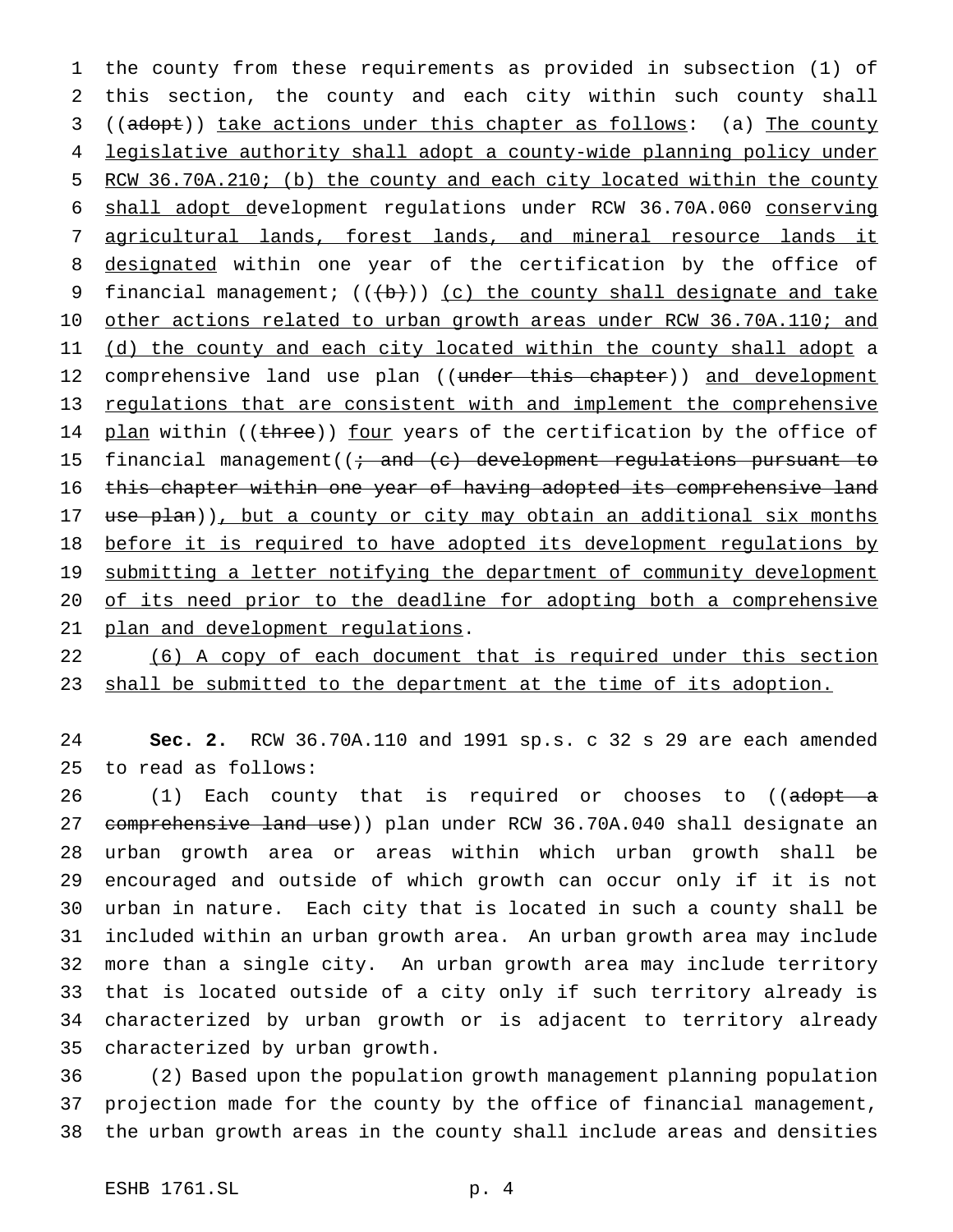sufficient to permit the urban growth that is projected to occur in the county for the succeeding twenty-year period. Each urban growth area shall permit urban densities and shall include greenbelt and open space 4 areas. Within one year of July 1, 1990, each county ((required to designate urban growth areas)) that as of June 1, 1991, was required or chose to plan under RCW 36.70A.040, shall begin consulting with each city located within its boundaries and each city shall propose the 8 location of an urban growth area. Within sixty days of the date the 9 county legislative authority of a county adopts its resolution of 10 intention or of certification by the office of financial management, 11 all other counties that are required or choose to plan under RCW 36.70A.040 shall begin this consultation with each city located within 13 its boundaries. The county shall attempt to reach agreement with each city on the location of an urban growth area within which the city is located. If such an agreement is not reached with each city located within the urban growth area, the county shall justify in writing why it so designated the area an urban growth area. A city may object formally with the department over the designation of the urban growth area within which it is located. Where appropriate, the department shall attempt to resolve the conflicts, including the use of mediation services.

 (3) Urban growth should be located first in areas already characterized by urban growth that have existing public facility and service capacities to serve such development, and second in areas already characterized by urban growth that will be served by a combination of both existing public facilities and services and any additional needed public facilities and services that are provided by either public or private sources. Further, it is appropriate that urban government services be provided by cities, and urban government services should not be provided in rural areas.

 (4) On or before October 1, 1993, each county that was initially required to plan under RCW 36.70A.040(1) shall adopt development 33 regulations designating interim urban growth areas under this chapter. Within three years and three months of the date the county legislative authority of a county adopts its resolution of intention or of certification by the office of financial management, all other counties that are required or choose to plan under RCW 36.70A.040 shall adopt development regulations designating interim urban growth areas under 39 this chapter. Adoption of the interim urban growth areas may only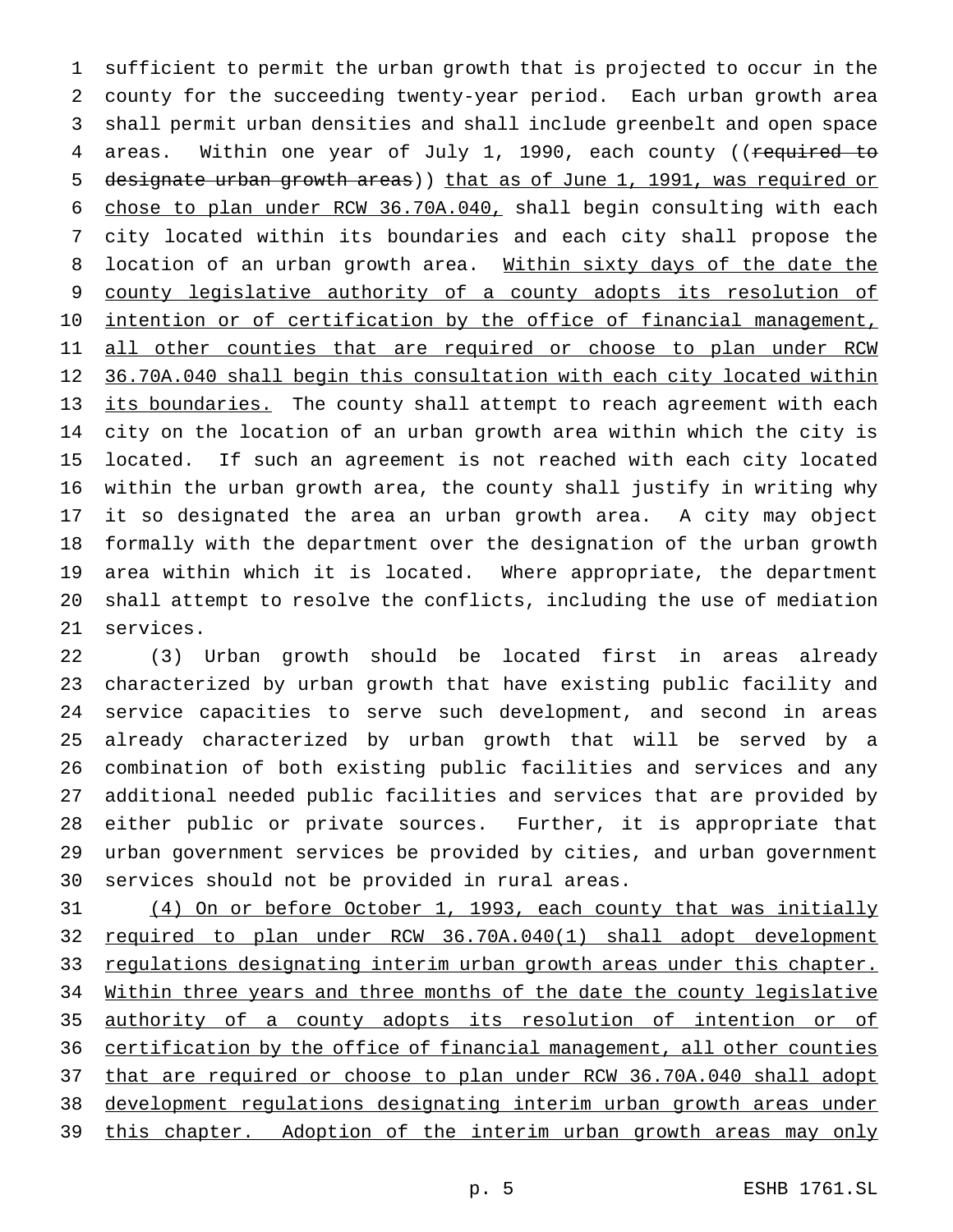1 occur after public notice; public hearing; and compliance with the 2 state environmental policy act, chapter 43.21C RCW, and RCW 36.70A.110. 3 Such action may be appealed to the appropriate growth planning hearings board under RCW 36.70A.280. Final urban growth areas shall be adopted at the time of comprehensive plan adoption under this chapter.

 (5) Each county shall include designations of urban growth areas in its comprehensive plan.

 **Sec. 3.** RCW 36.70A.120 and 1990 1st ex.s. c 17 s 12 are each amended to read as follows:

10 ((<del>Within one year of the adoption of its comprehensive plan, each</del> 11 county and city that is required or chooses to plan under RCW 36.70A.040 shall enact development regulations that are consistent with 13 and implement the comprehensive plan. These counties and cities)) Each 14 county and city that is required or chooses to plan under RCW 15 36.70A.040 shall perform ((their)) its activities and make capital 16 budget decisions in conformity with ((their)) its comprehensive 17  $plan((s))$ .

 **Sec. 4.** RCW 36.70A.210 and 1991 sp.s. c 32 s 2 are each amended to read as follows:

 (1) The legislature recognizes that counties are regional governments within their boundaries, and cities are primary providers of urban governmental services within urban growth areas. For the purposes of this section, a "county-wide planning policy" is a written policy statement or statements used solely for establishing a county- wide framework from which county and city comprehensive plans are developed and adopted pursuant to this chapter. This framework shall ensure that city and county comprehensive plans are consistent as required in RCW 36.70A.100. Nothing in this section shall be construed to alter the land-use powers of cities.

 (2) The legislative authority of a county that plans under RCW 36.70A.040 shall adopt a county-wide planning policy in cooperation with the cities located in whole or in part within the county as follows:

 (a) No later than sixty calendar days from July 16, 1991, the 35 legislative authority of ((the)) each county that as of June 1, 1991, was required or chose to plan under RCW 36.70A.040 shall convene a 37 meeting with representatives of each city located within the county for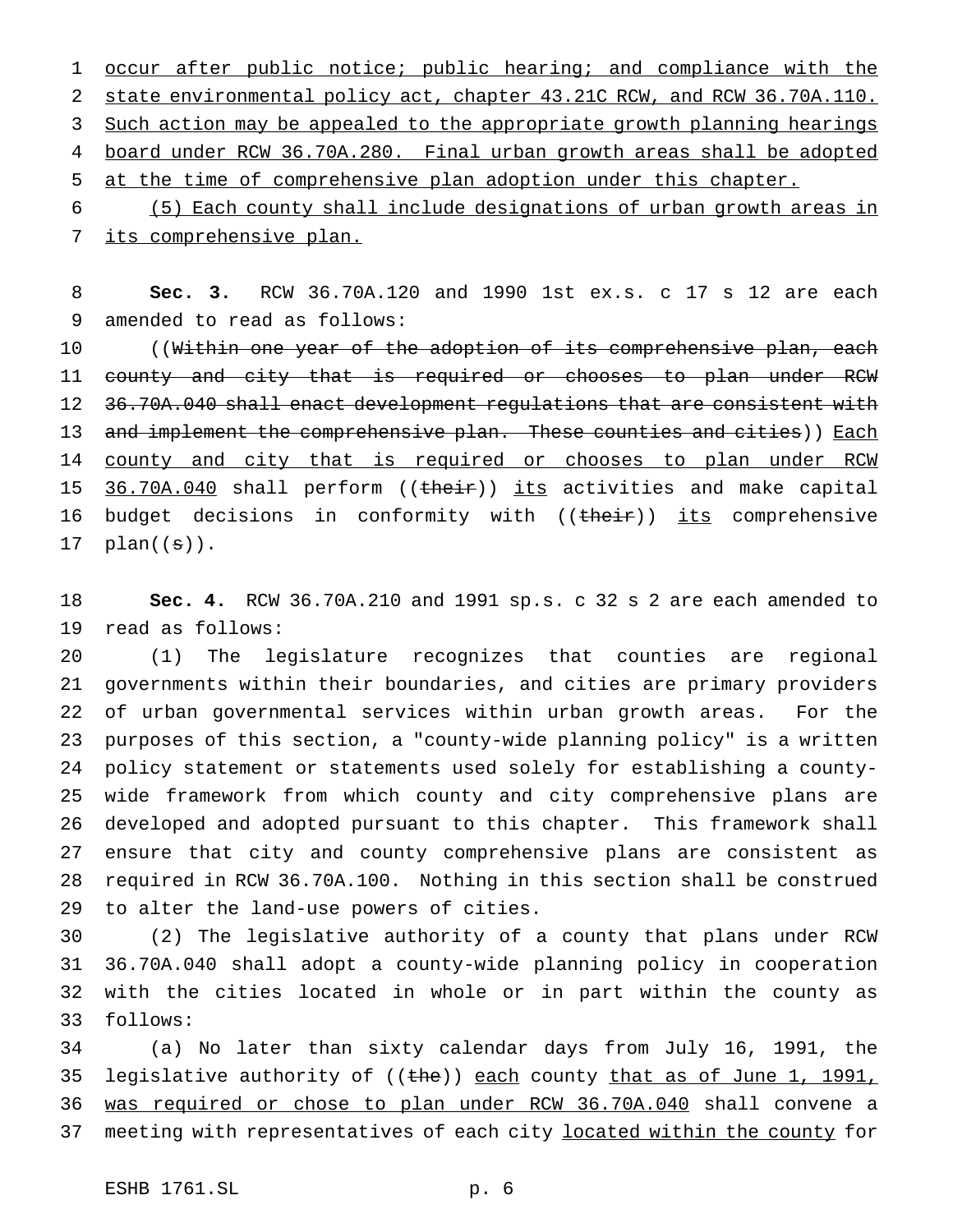the purpose of establishing a collaborative process that will provide 2 a framework for the adoption of a county-wide planning policy( $(+)$ ). In 3 other counties that are required or choose to plan under RCW 36.70A.040, this meeting shall be convened no later than sixty days after the date the county adopts its resolution of intention or was certified by the office of financial management.

 (b) The process and framework for adoption of a county-wide planning policy specified in (a) of this subsection shall determine the manner in which the county and the cities agree to all procedures and provisions including but not limited to desired planning policies, deadlines, ratification of final agreements and demonstration thereof, 12 and financing, if any, of all activities associated therewith( $(+)$ ).

 (c) If a county fails for any reason to convene a meeting with representatives of cities as required in (a) of this subsection, the governor may immediately impose any appropriate sanction or sanctions 16 on the county from those specified under RCW 36.70A.340( $(+)$ ).

17 (d) If there is no agreement by October 1, 1991, in a county that was required or chose to plan under RCW 36.70A.040 as of June 1, 1991, 19 or if there is no agreement within one hundred twenty days of the date the county adopted its resolution of intention or was certified by the office of financial management in any other county that is required or 22 chooses to plan under RCW 36.70A.040, the governor shall first inquire of the jurisdictions as to the reason or reasons for failure to reach an agreement. If the governor deems it appropriate, the governor may immediately request the assistance of the department of community development to mediate any disputes that preclude agreement. If mediation is unsuccessful in resolving all disputes that will lead to agreement, the governor may impose appropriate sanctions from those specified under RCW 36.70A.340 on the county, city, or cities for failure to reach an agreement as provided in this section. The governor shall specify the reason or reasons for the imposition of any 32 sanction( $(\div \text{ and})$ ).

 (e) No later than July 1, 1992, the legislative authority of 34 ((the)) each county that was required or chose to plan under RCW 36.70A.040 as of June 1, 1991, or no later than fourteen months after 36 the date the county adopted its resolution of intention or was 37 certified by the office of financial management the county legislative authority of any other county that is required or chooses to plan under RCW 36.70A.040, shall adopt a county-wide planning policy according to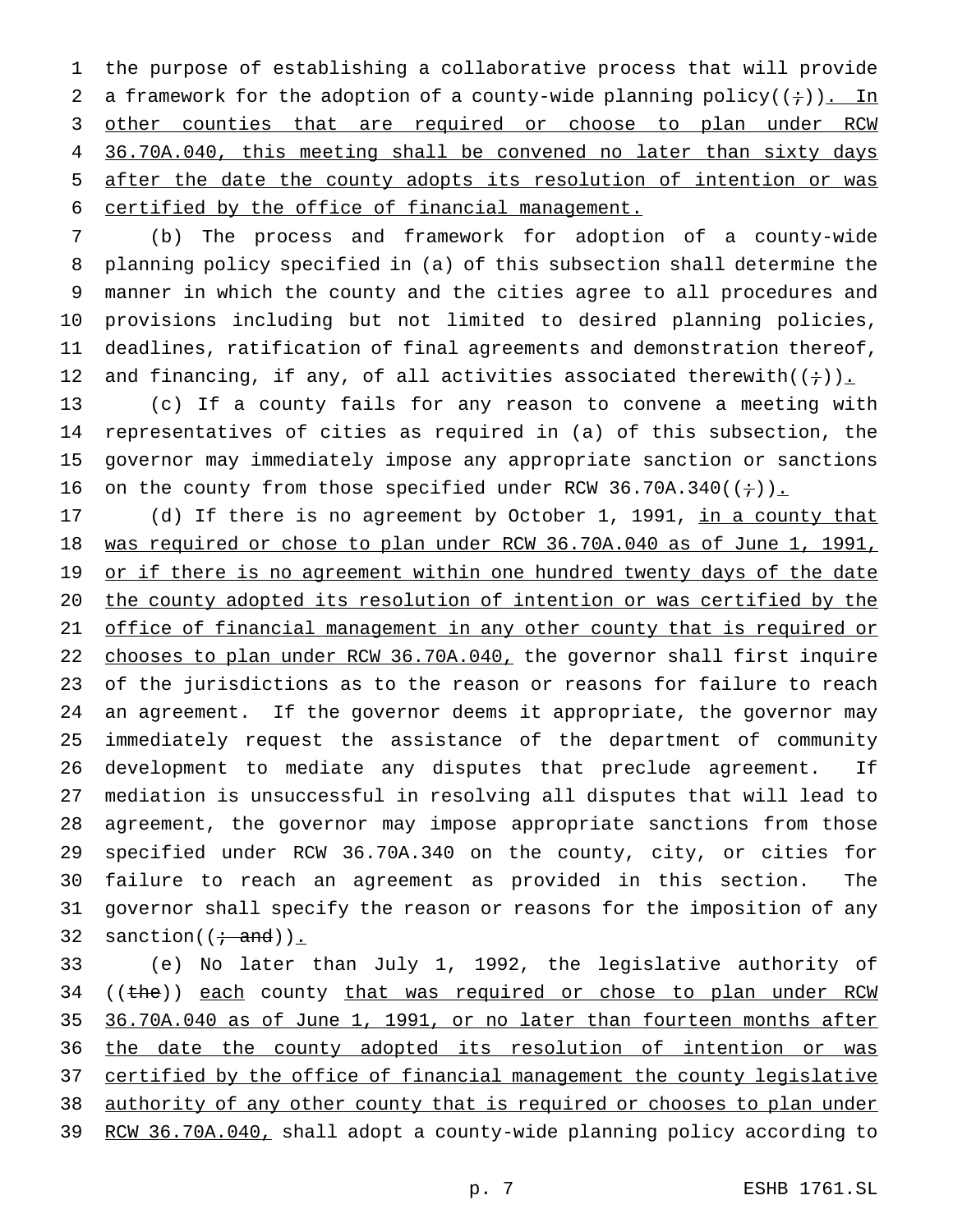the process provided under this section and that is consistent with the agreement pursuant to (b) of this subsection, and after holding a public hearing or hearings on the proposed county-wide planning policy. (3) A county-wide planning policy shall at a minimum, address the

following:

(a) Policies to implement RCW 36.70A.110;

 (b) Policies for promotion of contiguous and orderly development 8 and provision of urban services to such development;

 (c) Policies for siting public capital facilities of a county-wide or state-wide nature;

 (d) Policies for county-wide transportation facilities and strategies;

 (e) Policies that consider the need for affordable housing, such as housing for all economic segments of the population and parameters for its distribution;

 (f) Policies for joint county and city planning within urban growth areas;

 (g) Policies for county-wide economic development and employment; and

(h) An analysis of the fiscal impact.

 (4) Federal agencies and Indian tribes may participate in and cooperate with the county-wide planning policy adoption process. Adopted county-wide planning policies shall be adhered to by state agencies.

 (5) Failure to adopt a county-wide planning policy that meets the requirements of this section may result in the imposition of a sanction or sanctions on a county or city within the county, as specified in RCW 36.70A.340. In imposing a sanction or sanctions, the governor shall specify the reasons for failure to adopt a county-wide planning policy in order that any imposed sanction or sanctions are fairly and equitably related to the failure to adopt a county-wide planning policy.

 (6) Cities and the governor may appeal an adopted county-wide planning policy to the growth planning hearings board within sixty days of the adoption of the county-wide planning policy.

 (7) Multicounty planning policies shall be adopted by two or more counties, each with a population of four hundred fifty thousand or more, with contiguous urban areas and may be adopted by other counties, according to the process established under this section or other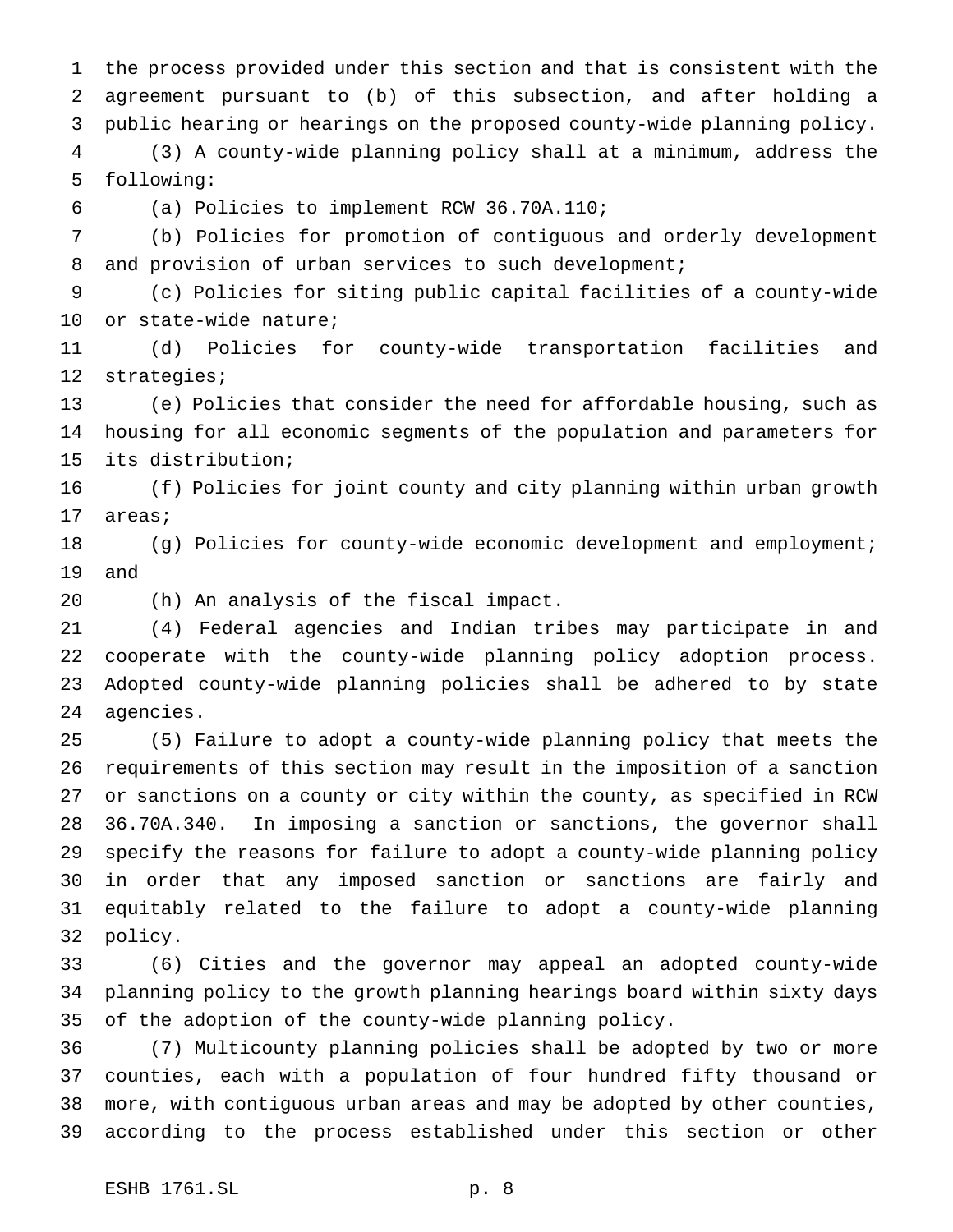processes agreed to among the counties and cities within the affected counties throughout the multicounty region.

 NEW SECTION. **Sec. 5.** A new section is added to chapter 36.70A RCW to read as follows:

 The governor may impose a sanction or sanctions specified under RCW 36.70A.340 on: (1) A county or city that fails to designate critical areas, agricultural lands, forest lands, or mineral resource lands under RCW 36.70A.170 by the date such action was required to have been taken; (2) a county or city that fails to adopt development regulations under RCW 36.70A.060 protecting critical areas or conserving agricultural lands, forest lands, or mineral resource lands by the date such action was required to have been taken; (3) a county that fails to designate urban growth areas under RCW 36.70A.110 by the date such action was required to have been taken; and (4) a county or city that fails to adopt its comprehensive plan or development regulations when such actions are required to be taken.

 Imposition of a sanction or sanctions under this section shall be preceded by written findings by the governor, that either the county or city is not proceeding in good faith to meet the requirements of the act; or that the county or city has unreasonably delayed taking the required action. The governor shall consult with and communicate his or her findings to the appropriate growth planning hearings board prior to imposing the sanction or sanctions. For those counties or cities that are not required to plan or have not opted in, the governor in imposing sanctions shall consider the size of the jurisdiction relative to the requirements of this chapter and the degree of technical and financial assistance provided.

 **Sec. 6.** RCW 82.02.050 and 1990 1st ex.s. c 17 s 43 are each amended to read as follows:

(1) It is the intent of the legislature:

 (a) To ensure that adequate facilities are available to serve new 32 growth and development;

 (b) To promote orderly growth and development by establishing standards by which counties, cities, and towns may require, by ordinance, that new growth and development pay a proportionate share of 36 the cost of new facilities needed to serve new growth and development; and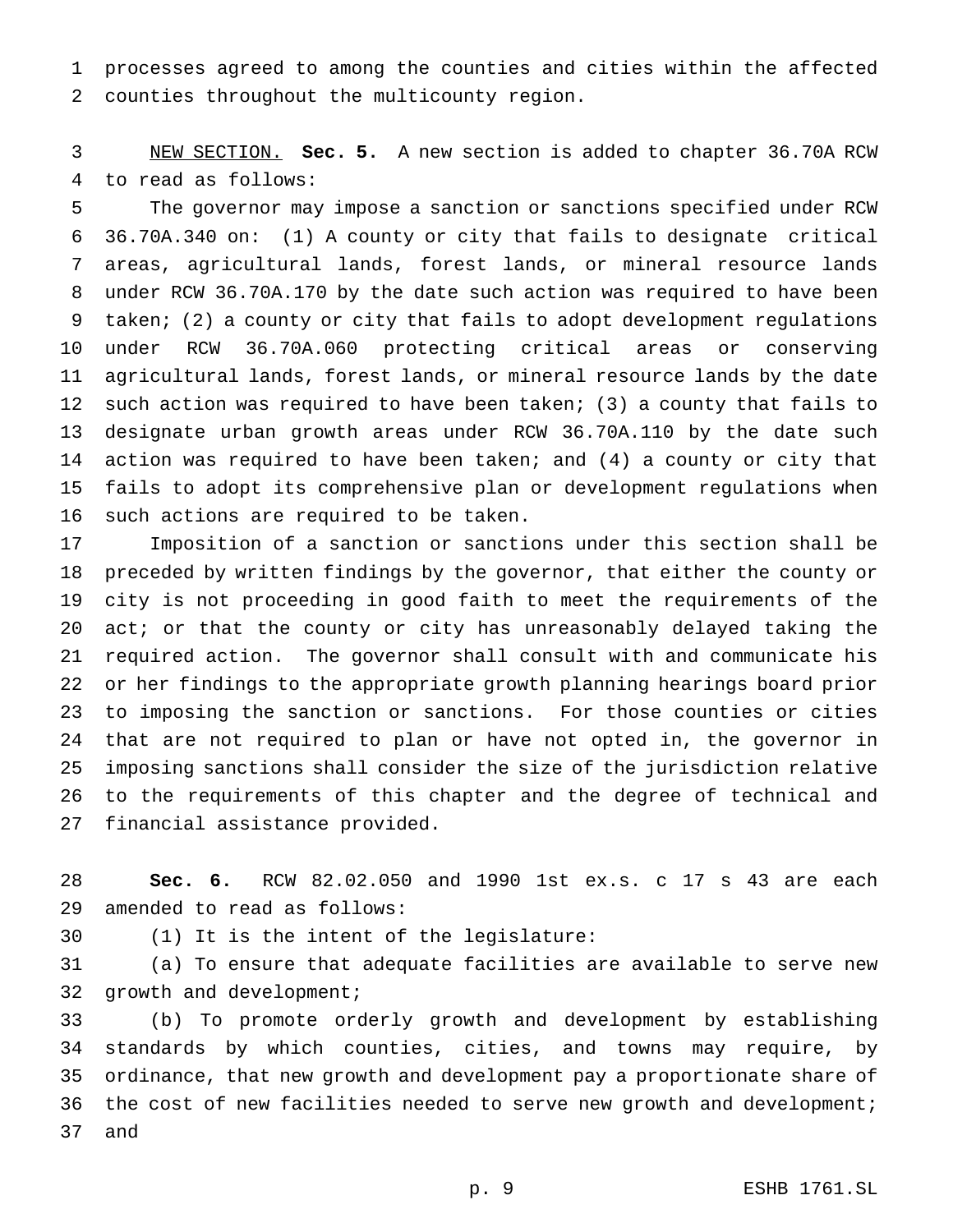(c) To ensure that impact fees are imposed through established procedures and criteria so that specific developments do not pay arbitrary fees or duplicative fees for the same impact.

 (2) Counties, cities, and towns that are required or choose to plan under RCW 36.70A.040 are authorized to impose impact fees on development activity as part of the financing for public facilities, provided that the financing for system improvements to serve new development must provide for a balance between impact fees and other sources of public funds and cannot rely solely on impact fees.

(3) The impact fees:

 (a) Shall only be imposed for system improvements that are 12 reasonably related to the new development;

 (b) Shall not exceed a proportionate share of the costs of system improvements that are reasonably related to the new development; and (c) Shall be used for system improvements that will reasonably benefit the new development.

 (4) Impact fees may be collected and spent only for the public facilities defined in RCW 82.02.090 which are addressed by a capital facilities plan element of a comprehensive land use plan adopted pursuant to the provisions of RCW 36.70A.070 or the provisions for comprehensive plan adoption contained in chapter 36.70, 35.63, or 22 35A.63 RCW. After ((July 1, 1993)) the date a county, city, or town is 23 required to adopt its comprehensive plan and development regulations 24 under chapter 36.70A RCW, continued authorization to collect and expend impact fees shall be contingent on the county, city, or town adopting or revising a comprehensive plan in compliance with RCW 36.70A.070, and on the capital facilities plan identifying:

 (a) Deficiencies in public facilities serving existing development and the means by which existing deficiencies will be eliminated within a reasonable period of time;

 (b) Additional demands placed on existing public facilities by new 32 development; and

 (c) Additional public facility improvements required to serve new development.

 If the capital facilities plan of the county, city, or town is complete other than for the inclusion of those elements which are the responsibility of a special district, the county, city, or town may impose impact fees to address those public facility needs for which the county, city, or town is responsible.